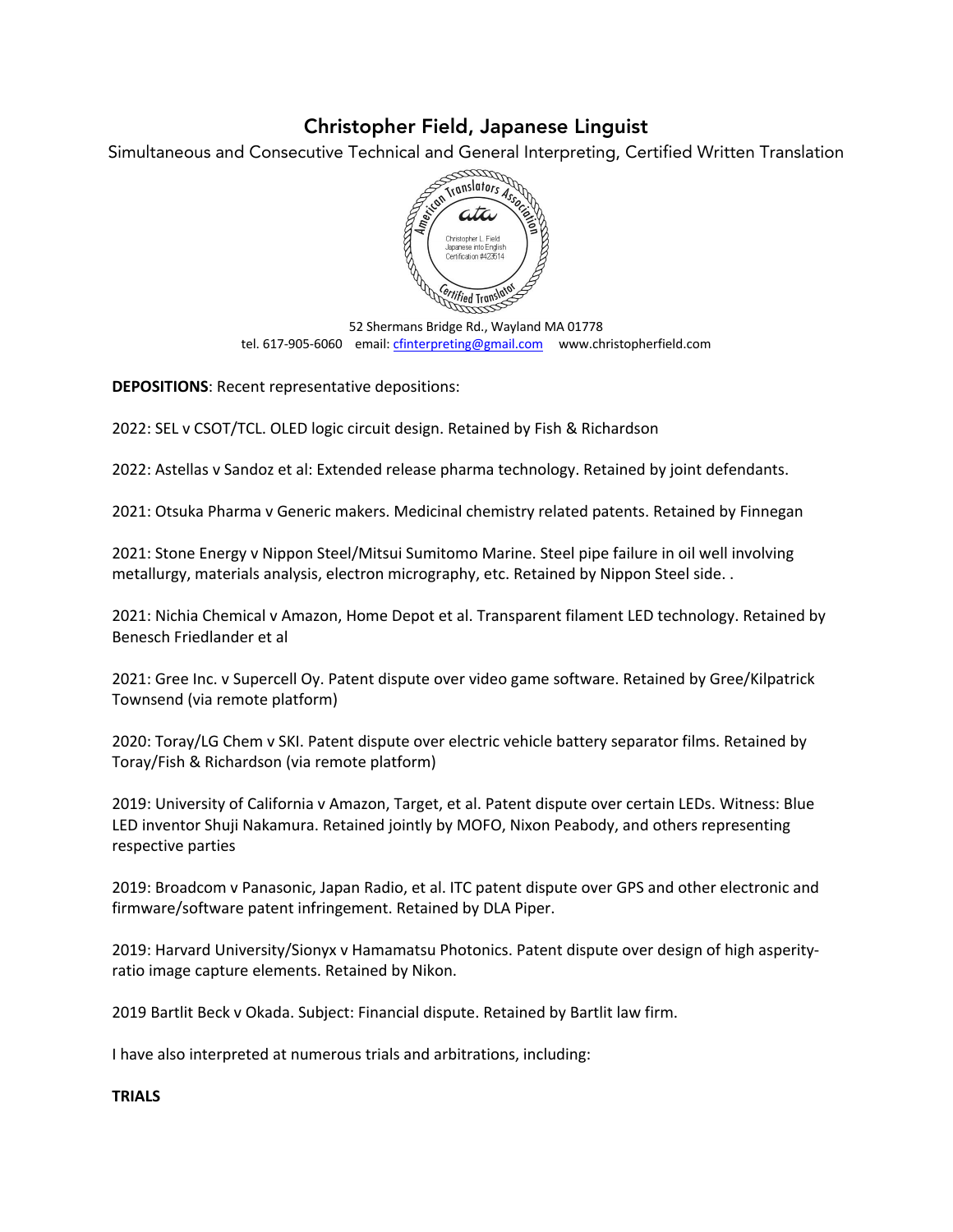2022: US vs Miyauchi: Endangered species smuggling case. Retained by US Govt.

2019: (April) Harvard University v Hamamatsu photonics (image sensors; jointly retained by both sides), Federal District Court, Boston; (May) USA v H. Yabe (criminal sentencing in pharmaceutical case, retained by US Court District of NJ); (June) Broadcom v Toyota, Panasonic, JRC, Denso, et al (navigation technology; jointly retained by all parties), ITC

2018: (March) Nikon v Zeiss, ITC (image process; jointly retained by both sides); (April) Fujifilm-Hologic, ITC (mammography imaging; jointly retained by both sides); (July) Nikon v Zeiss, Fed District Court (LA) (image processing; jointly retained by both sides); (August) IV v Honda, Toyota, et al (plastic encapsulated electric motors; jointly retained by all parties); (November) Xtera v NEC, ITC (undersea cable technology; jointly retained by both sides)

2017: District of Delaware. Intellectual Ventures v Toshiba. NAND-flash memory technology patents. Interpreted direct and cross for two Japanese witnesses. Retained by DLA Piper/Toshiba.

2014: Central District of California (Riverside). Kaneka v SKC. Polyimide film (for semiconductors) patents. Interpreted cross-examination of 2 Japanese witnesses. Retained by Finnegan/SKC

2013: Western District of Wisconsin (Madison). Toshiba v Imation. Storage media patents. Interpreted for 1 Japanese witness. Retained by Morrison & Foerster/Toshiba

2012: Northern District of Illinois (Chicago). Fujitsu Ltd v Tellabs. Optical amplifier patents. Interpreted for two witnesses. Retained by Orrick/Fujitsu. \*Note: Judge James Holderman presided. After a break, `before the jury was reseated, Judge Holderman addressed the courtroom to commend the interpreter (myself) on the record for an exceptional job.

2012: Dallas TX Federal Court. GE v Mitsubishi Heavy Industries. Wind turbine patents. Interpreted for 2 Japanese witnesses. Retained by Finnegan/Mitsubishi

2010: Federal Court, District of Delaware. Shionogi v Watson et al. Pharmaceutical/ANDA case. Interpreted cross-examination of two witnesses. Retained by Knobbe Martens/Watson et al

2009: ITC, Toyota v Solomon. Hybrid automobile patents; one of 3 hybrid cases in which I was retained at Toyota's request; in other cases a neutral interpreter was retained for the trial. Interpreted for 2 Japanese witnesses. Retained by Finnegan Henderson/Toyota

2008 International Trade Commission (ITC). Samsung v Sharp. LCD technology. interpreted cross examination of 2 Japanese witnesses. Retained by Fish and Richardson/Samsung

2008: San Diego Federal Court. Honda Motor Co v Calcar. Case concerned navigation patents asserted against Honda. Interpreted for 2 or 3 Japanese witnesses. Retained by Fish and Richardson/Honda.

## **ARBITRATIONS/MEDIATIONS**

2022: Mediation, SEL/CSOT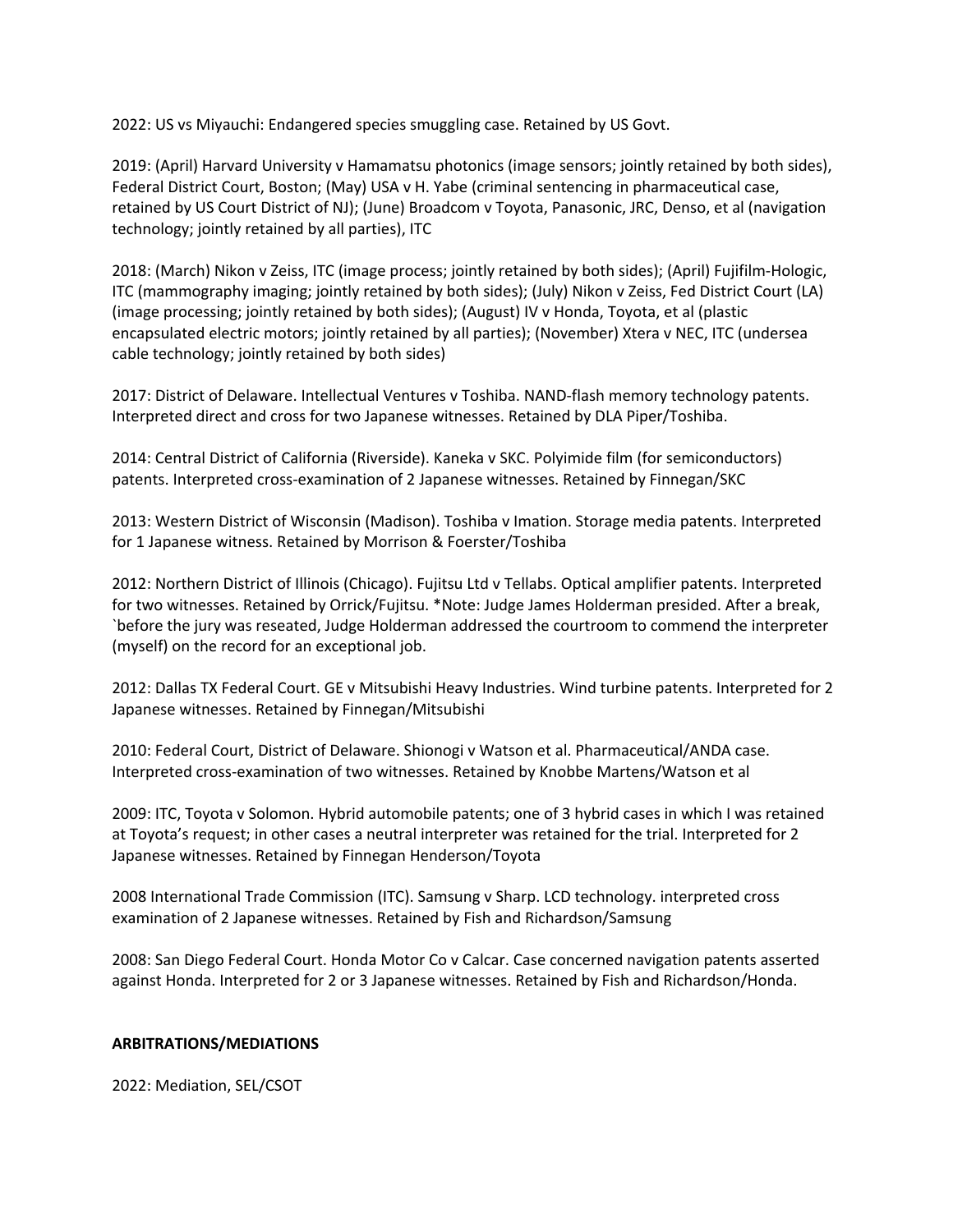2022: Arbitration, Remote. Mitsubishi Power Systems v Hyundai Marine eta al: Liability dispute involving complex metallurgy analysis in steam turbines. Retained by Mitsubishi/Kim & Chang

2021: Arbitration, Seoul, Korea: Mitsubishi Power Systems v Hyundai Marine. Fully onsite arbitration. I was asked to interpret for all technical witnesses. Subject matter pertained to high temperature coatings, vibration/resonance phenomena, etc. Presiding arbitrator made special mention of interpreting skill.

2021: Arbitration, Palo Alto, CA: Nidec Corp v Seagate Technologies. Combination onsite and remote; I interpreted for all Japanese witnesses including highly technical subject matter pertaining to motor design, etc. Presiding arbitrator made special mention of interpreting skill and stamina.

2021: Arbitration, SF, CA: Seagen v Dai-ichi Sankyo. Medicinal chemistry; two week arbitration. Retained by MOFO on behalf of Seagen.

2020: Arbitration, Tokyo Japan: EWP v MPW/MHI. Dispute over liability resulting from blade failure in 1000MW steam turbine. Interpreted preparation and in-depth examination of 3 senior engineers covering topics of metallurgy such as fracture initiation, stress, testing methods, analytical techniques, etc. Selected by Mitsubishi to fly to Japan and 2 week complete quarantine to enable on-site interpreting for this international arbitration, conducted remotely by a tribunal in Paris.

2020: Arbitration, New York, NY: Trividia Health v Nipro Corp. Supplier agreement dispute. Interpreted examination of 6 Japanese witnesses in case pertaining to home glucose monitors. Retained by Sheppard Mullin.

2017: Arbitration, New York, NY. Toshiba v Samsung. Contract dispute. Interpreted for two Japanese witnesses. Retained by Latham & Watkins/Toshiba. \*Note: At the conclusion of the Japanese witness portion, the president of the arbitration panel made a statement on the record to the effect that the interpreting had contributed greatly to the panel's understanding of the case.

2016: Arbitration, New York NY. Philips Electronics v Nikon. Semiconductor fabrication equipment (steppers). Interpreted for 2 Japanese witnesses. Retained by Morrison Foerster/Nikon

2016: Arbitration, San Francisco CA. Southern California Edison (utility) v Mitsubishi Nuclear Energy Systems. Case concerned compensation for a failed steam generator at SCE's power plant. Interpreted for approximately 5 Japanese witnesses. Retained by Irell Manella/Mitsubishi

2011: Arbitration, Boston MA. PCMS v Seiko Epson. Interpreted for one witness. Retained by MOFO/Seiko Epson

2010: International arbitration, Zurich, Switzerland. Westinghouse v Mitsubishi Heavy Industries. Nuclear reactor vessel technology. Interpreted for 3 Japanese witnesses. Retained by Irell Manella/Mitsubishi. \*Note: European arbitrators required simultaneous interpretation of proceedings.

## **EXPERT WITNESS**